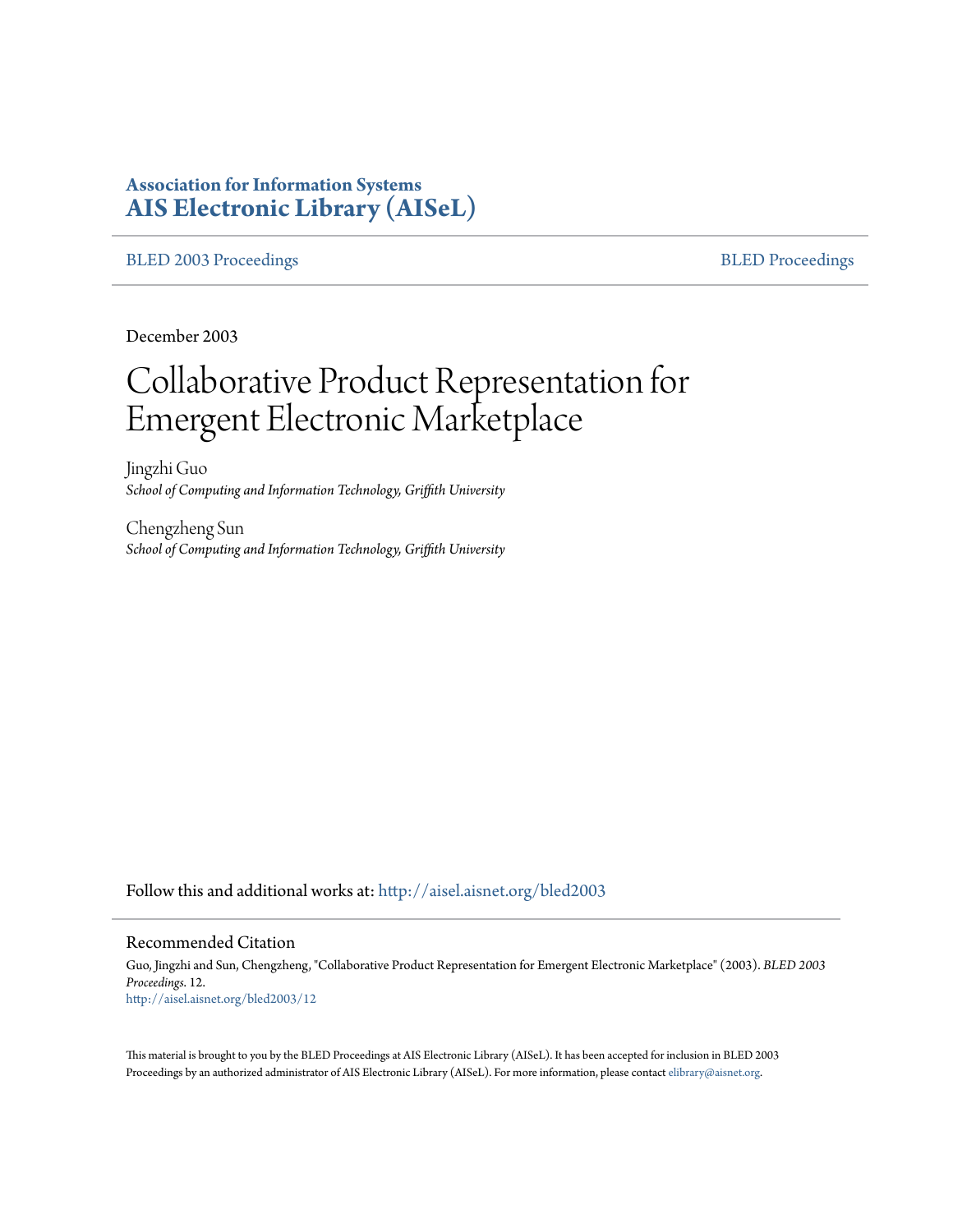# **16th Bled eCommerce Conference**

#### **eTransformation**

Bled, Slovenia, June 9 - 11, 2003

# **Collaborative Product Representation for Emergent Electronic Marketplace**

#### **Jingzhi Guo, Chengzheng Sun**

School of Computing and Information Technology, Griffith University, Australia J.Guo@cit.gu.edu.au, J.Sun@cit.gu.edu.au

#### **Abstract**

*A B2B e-marketplace is emergent with product representation requirements in continuous changes. To capture the emergence, this paper proposes a novel collaborative product representation approach that collaboratively generates new product representations in real-time both at the sides of sellers/buyers and e-marketplace providers. The approach employs a well-defined product representation construct that decomposes each representation into a set of hierarchically arranged vector concept-based annotations and sub-structures. The use of vector-based concepts achieves flexibility, exactness and evolvability of the whole product representation system.* 

# **1. Introduction**

A *business-to-business electronic marketplace* (e-marketplace) is an emergent organization that has customer requirements in continuous change (Guo and Sun 2003b), such as artificial stock market (Chen et al, 2002). This results in difficulties to capture and design requirements for e-marketplace systems (Maidantchik et al, 2002). This argument is strongly supported by the researchers of emergence theory, which points out that there is no point to assume that stable structures underpin organizations. Social organizations are works-in-process, emergent as their actors respond to adapting to shifting environments, and constantly interacting with each other to re-negotiate the "rules of the game" for stability while never achieving it (Damsgaad et al, 2000; Ngwenyama, 1998). Applying this theory to analysis, many available system development means are inadequate, because they are not connected through a coherent framework that focuses on the emergent character of organizations (Truex et al. 1999  $\&$  2000). To illustrate the difficulties, consider a basic e-marketplace that has two causal related basic target functions: to electronically represent various real-world products as machines-readable and multi-firm sharable data (we call it *e-representation*), and to match buyers and sellers (we call it *e-matching*) (Bakos, 1998). Three categories of continuous changes are immediately observed.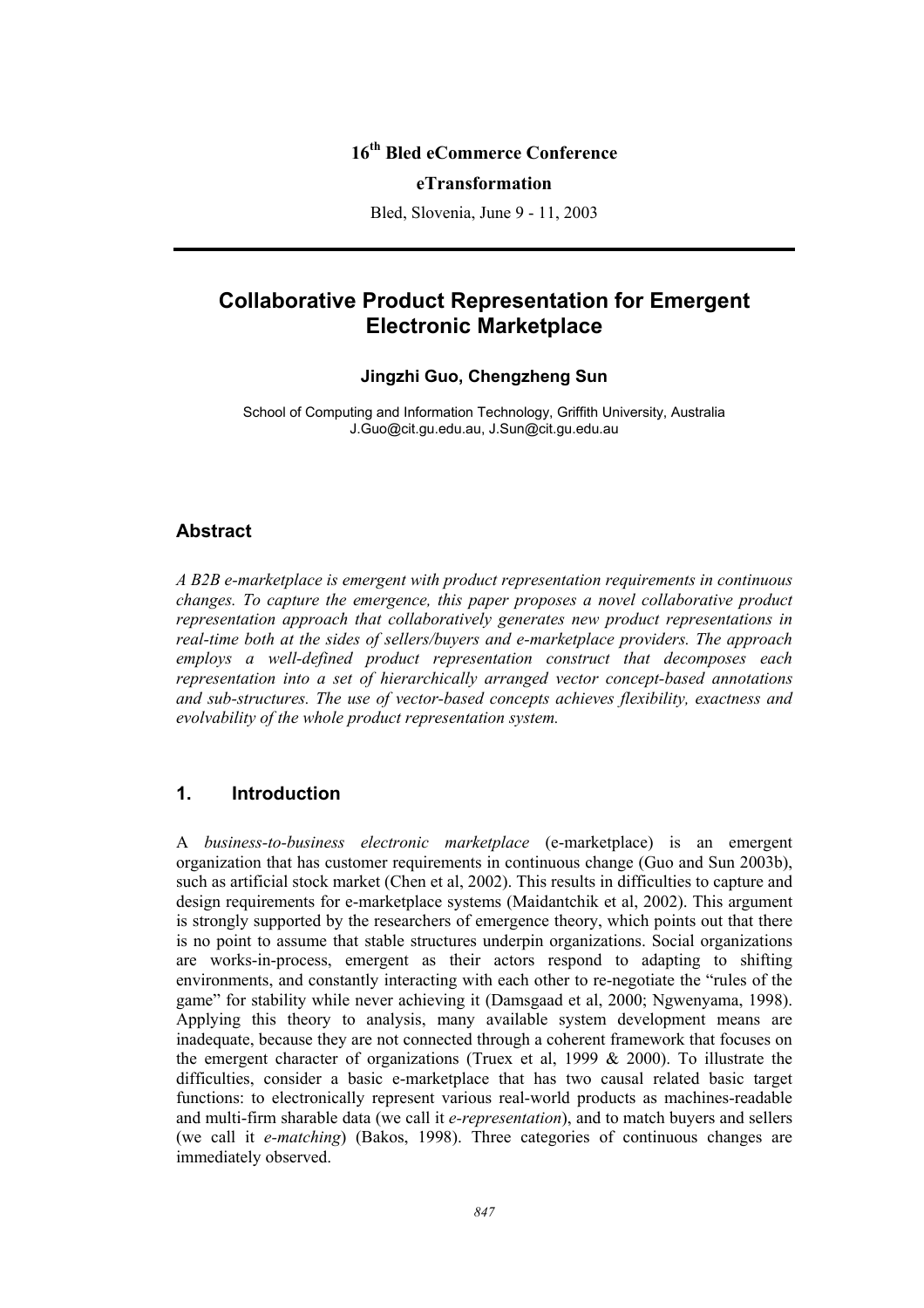- Electronic product representations consisted of various ad-hoc customer product formats, de facto industrial standards and international product standards are continuously changing and required to be contingently mapped for interoperations between buyers and sellers (Dogac et al, 2001; Omelayenko et al, 2001; Shim et al, 2000).
- Geographically dispersed sellers and buyers have their local languages, cultures and preferences, and have variable personalized requirements to represent their products (Kim et al, 2000; Liu et al, 2001; Yen et al, 2002).
- E-marketplace organizational structure, the relationships between sellers, buyers and e-marketplace providers, is dynamic and not stable. When the e-marketplace becomes a profitable or cost-saving place, potential sellers and buyers will actively join in and vice versa.

These changes characterize an emergent e-marketplace that has its emergent customer requirements. These changes pose a severe problem to design a viable competitive emarketplace that requires to electronically represent products in real-time because any statically designed services can lead to dysfunctional behavior to the emergent requirements (Maidantchik et at, 2002). For example, a released e-marketplace software version not including new electronic product representations will exclude customers using new representations. This results in losing customers' satisfaction and loyalty, and harming the competitiveness of an e-marketplace.

To deal with the above problem, an emergent e-marketplace must be continuously analyzed and dynamically negotiated with customers for emergent requirements (Guo and Sun 2003b). Systems structure must be flexible and evolvable to adapt to the incomplete and ambiguous specifications for continuous redevelopment of emergent e-marketplace (Truex et al, 1999). However, despite the widespread adoption and active roles emarketplaces have played, less attention in the literature is received about how to electronically represent products in an emergent marketplace. It is still not clear what mechanism we should adopt to adaptively and electronically represent products to achieve exact match of buyers and sellers.

The purpose of this paper, therefore, is to investigate how to electronically represent products in an emergent e-marketplace to achieve *flexibility*, *exactness* and *evolvability* (Guo and Sun 2003a). We have proposed a novel COllaborative Product rEpresentation approach (COPE) in this paper and hope our initial research can attract more attention from the research community.

The rest of this paper is arranged as following. In Section 2, current approaches to electronic product representations are briefly discussed and some constraints are highlighted. Section 3 introduces the COPE design approach and implementation method to achieve the goal of this paper. Section 4 concludes the paper, discusses the further issues and current application scope of COPE approach, and suggests the future works and the COPE applicable areas.

# **2. Current Approaches and Constraints**

In general, e-marketplace can be divided into four types: one seller with many buyers, one buyer with many sellers, many buyers and many sellers, and sellers and buyers bridged via a third-party e-marketplace provider (cf. Ginsburg et al, 1999; Guo and Sun 2003b). In order to build these marketplaces, a common issue is how to represent realworld products as electronic forms for customers to use and interact. The challenge here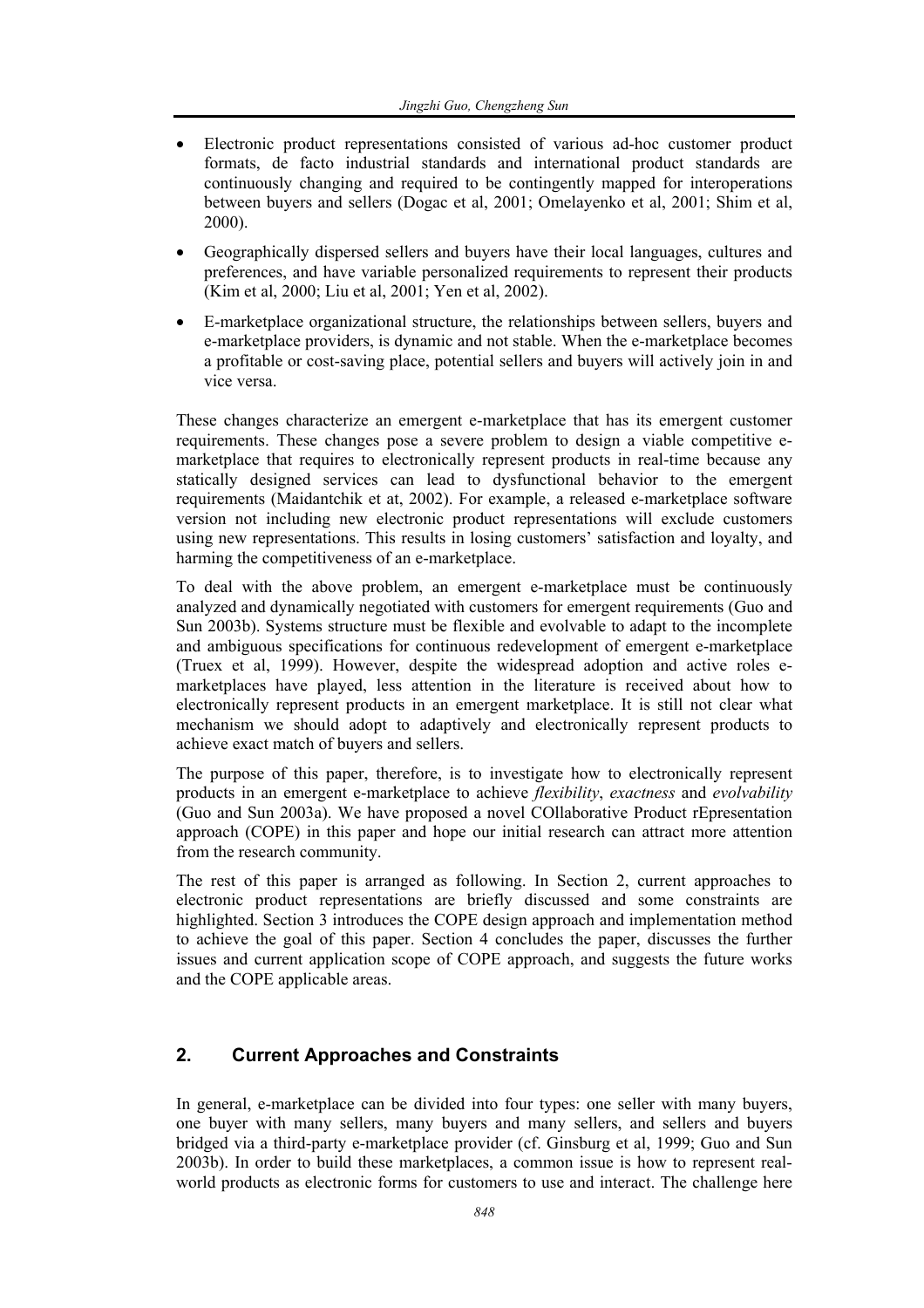is that given all sellers and buyers are geographically dispersed and connected via Internet, how their heterogeneous electronic product representations can machinably understand each other (regarding representation heterogeneity, please refer to a classic analysis (Robinson et al, 1991)). To meet this challenge, several approaches are proposed in the community of electronic commerce. Roughly, they can be classified into two categories: standardization approach and mediating approach. In the remaining part of this Section, we briefly have a tour of these two approaches. These two types of approaches all aim to facilitate the integration of users' electronic representations in an integrated system

# *2.1. Standardization Approach*

Traditionally, an assumption is widely implied that machines of both sellers and buyers are able to communicate and understand each other if all comply with a standard product representation. This assumption is generally effective and applicable. Based on this assumption, many commercial systems and applications are done and in operation. Product standards are one category of the examples and truly play an important role in forming e-marketplaces that have provided the e-matching efficiency. Examples can be found in both research references such as eCo Framework [1] (Arpinar et al, 2000) and commercial standard specifications [2, 3, 4]. The benefit of adopting standardization approach can be measured by the size of matched e-representations of products (Guo and Sun 2003b). If more sellers and buyers adopt a same standard, the more effective the product standards will be, the more requirements of sellers and buyers will be met.

However, a standardizing process is often a complex socio-economic process (Fomin et al, 2000). Standards tend to be rigid and are not adaptive when facing emergent requirements. Counter-arguments of using standards to build an e-marketplace are:

- A standards is emergent by itself and thus needs to dynamically adapt (Damsgaad et al, 2000).
- The standardization process always lags behind the emergent requirements such as customers' personalization requirements (Kim et al, 2000; Liu et al, 2001; Yen et al, 2002), and makes customers difficult to adopt.
- There exist many highly standardized e-marketplaces with de factor industrial product standards. Interoperations between sellers and buyers in these emarketplaces are difficult (Dogac et al, 2001; Shim et al, 2000).
- International organizations are launching many product standards [3, 4]. Sellers and buyers who adopt these international standards are often difficult to interact with those de facto standard e-marketplaces.
- There are more and more small and medium sized enterprises (SMEs) directly enter into competitive e-marketplace, each owns a small subset of direct related customers (Sommer et al, 2002). Their ad-hoc product representations, though representing a large portion of the total e-marketplaces, are unable or unaffordable to interact with and join in mainstream standardized e-marketplaces (Omelayenko et al, submitted).

 $\overline{\phantom{a}}$ 

<sup>1</sup> http://eco.commerce.net

<sup>2</sup> http://www.rosettanet.org

<sup>3</sup> http://www.ucc.org

<sup>4</sup> http://www.unspsc.org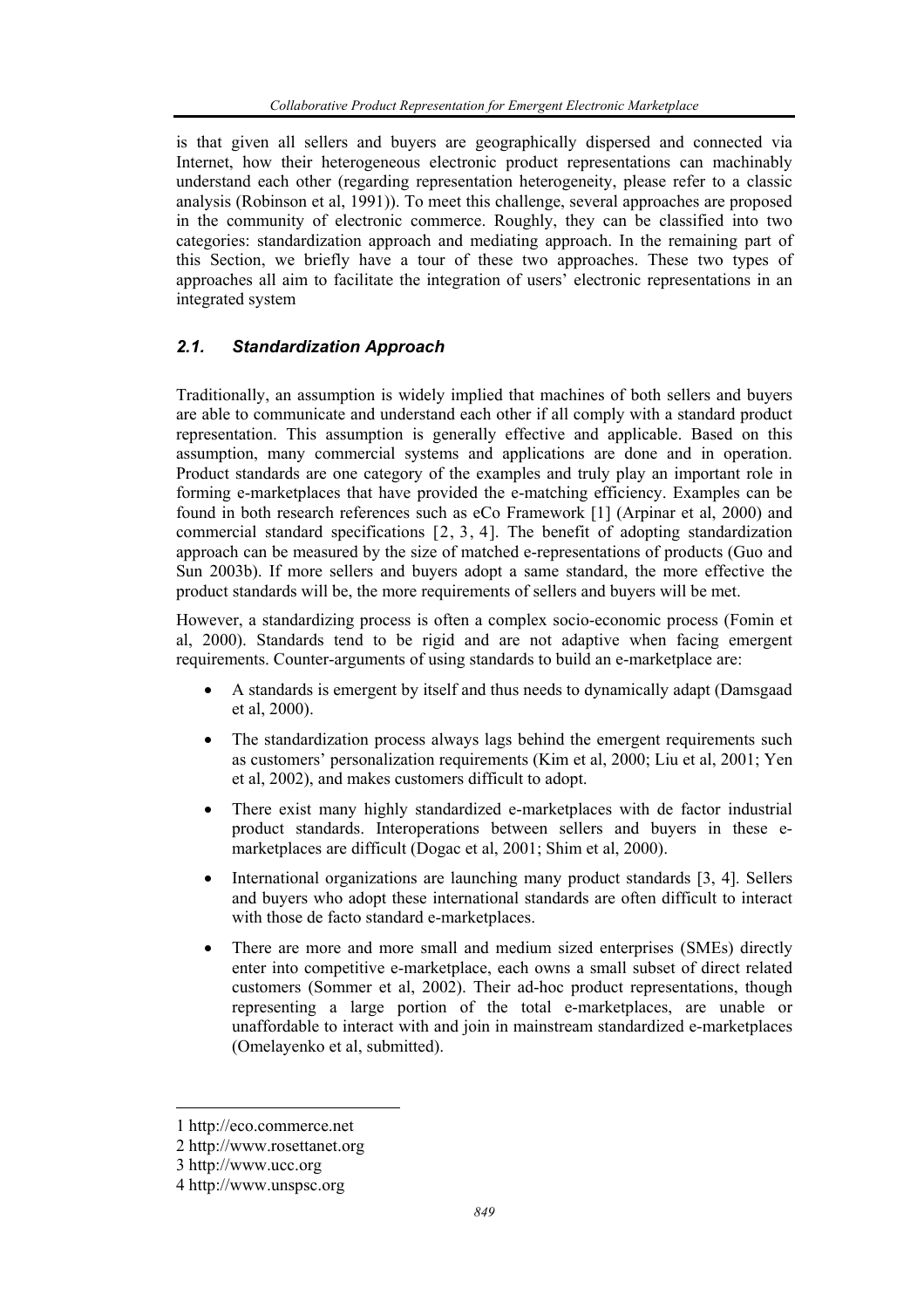The emergent nature of standards and their requirements mean that we cannot simply rely on standards but should find a more adaptive way to build emergent e-marketplaces.

# *2.2 Mediating Approach*

The drawbacks of standardization approach encourage researchers to explore mediating approach to build e-marketplaces. This approach achieves interoperability between heterogeneous product standards, de facto industrial standards and ad-hoc electronic product representations by providing a set of mediating domain ontologies. It assumes that it is possible for heterogeneous product representations to be integrated into a large set of mutual understandable representations and thus different sellers and buyers are able to interoperate on a common ground. Abundant related works of this approach vary in solving specific representation tasks. The following are some examples.

- Fensel et al (2001) propose to integrate product data in AI approach by decomposing integration tasks into subtasks and reclassifying heterogeneous product representations into a core set of marketplace product domain ontologies to automate the mediation between sellers and buyers.
- MEMO (Quix et al, 2002) propose the federated database systems to store metadata to link the instances of product representations by a generic ontology schema.
- Omelayenko (2002a, 2002b) and his colleagues (2001, 2002) propose a more comprehensive mapping approach. They have developed the layered approach of Melnik and Decker (2000) and divide product documents into layers of processes, document models and vocabularies. They apply a RDFT transformation language to transform the source documents into the target documents through bridges and maps at each layer. They follow the standard models of WSDL, PSL and ebXML to construct mediating ontologies. The open issues currently in this framework are (1) how to increase the accuracy of reclassification including issues behind overlapping words, (2) how to control the number of object conceptual models in that there are numerous kind documents, (3) should the framework create all product terms itself in the mediating ontology?

Mediating approach has many merits to mediate many existing heterogeneous product representations. However, this approach adopts mapping methods over static ontologies such as (Omelayenko, 2002a; Quix et al, 2002; Liu et al, 2001; Stanoevska-Slabeva, 2000; Keller et al, 1996), and lacks the ability to cope with the emergent e-marketplace requirements. The problem is that after the set of mediating product representations are designed, the e-marketplace is close until the next version releases. So the *openness* for evolving is intermittently static between two versions and not adaptive to the continuous changes.

Some researchers have advanced the mediating approach by focusing conducting business "on the fly". For examples the research of Dogac et al (2002) emphasizes on collaborative building business process based on ebXML to capture customers' dynamic requirements. Jung et al (2000) regard e-marketplace as the online spaces with people interacting for transaction, and thus need to collaborate and aware each other. These works imply an idea that an e-marketplace should meet as many instant requirements as possible. However, these researches still do not touch the core issue that emergent heterogeneous electronic representations need to map in real-time.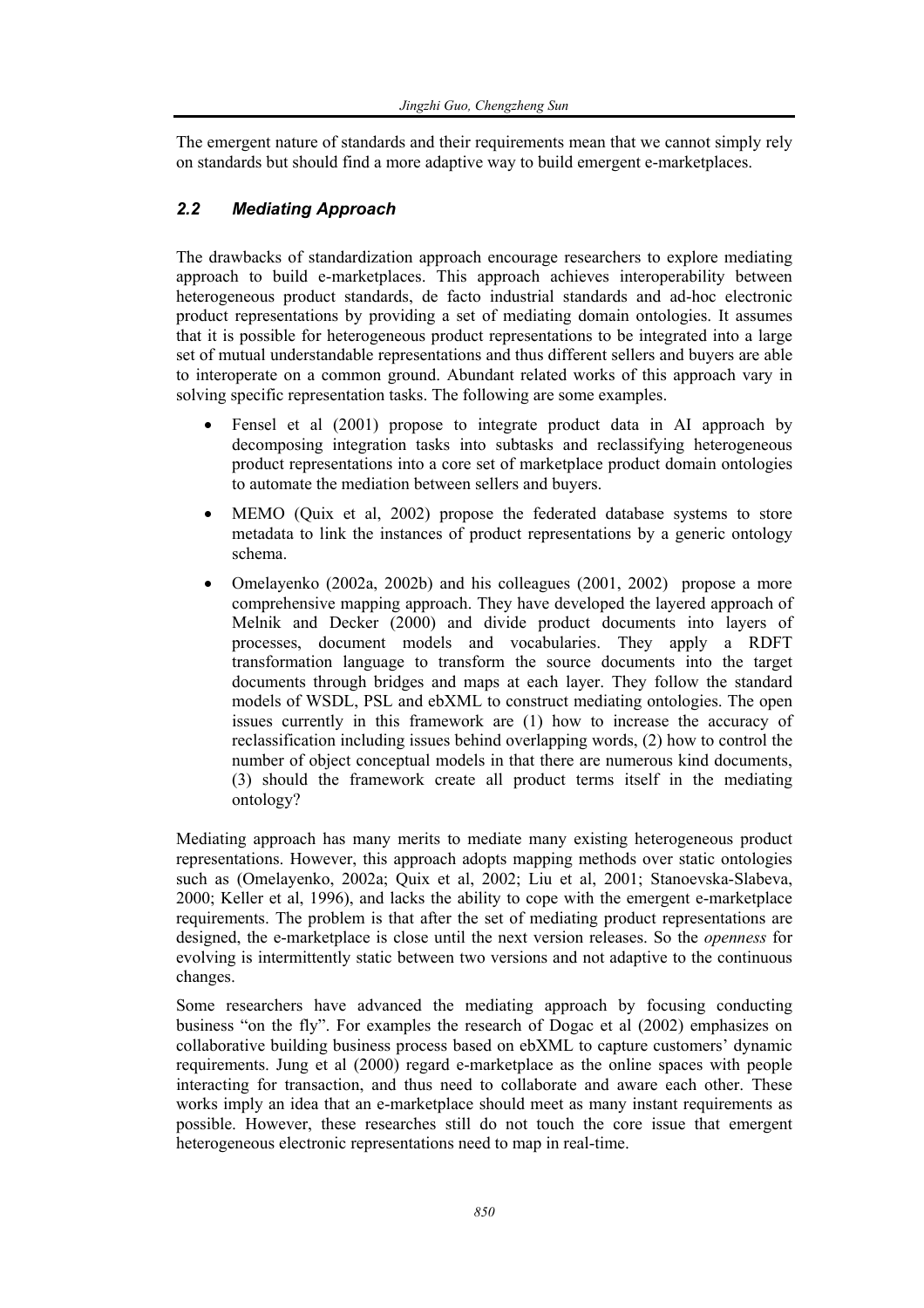The non-supports of both standardization and mediating approaches to meet emergent emarketplaces encourage us to develop a new methodology to increase *mediating ability* of heterogeneous product electronic representations (For the detailed discussion about mediating ability, please refer to Guo and Sun (2003b)). In the following Section, we propose a novel *CO*llaborative *P*roduct r*E*presentation (COPE) approach to cope with the problem.

# **3. Collaborative Product Representation**

To meet emergent e-marketplace requirements, we devise COPE approach to model and design a basic e-marketplace involving functions of collaborative product representations for e-representation services. Different with the standard and mediating approach, we assume that the terms of products required by sellers and buyers are emergent in continuous changing, and put focus on the dynamic facet of the integration of product representations. To enable geographically dispersed sellers and buyers to work together (Hoffner, 2000), COPE adopts a partial replicated architecture shown in Figure 1 to model an e-marketplace: various personalized product representations of sellers and buyers (mapped onto a set of *local electronic product catalogues* (LEPC)) are globally distributed in sellers' and buyers' own local storages, and a set of shared product representations (mapped onto a set of *interoperable electronic product catalogues* (IEPC)) are replicated at remote public storages of their e-marketplace providers (EMP). The correctness and efficiency of the replicated architecture have already been discussed in many existing works such as real-time collaborative editing systems (Sun et al, 1998) and real-time collaborative graphic systems (Sun et al, 2002), and are not the focus of this paper.



*Figure 1: Partial Replicated Architecture of E-Marketplace* 

## *3.1 COPE Model*

COPE bases on three assumptions that (1) each local distributed company is a semantic community talking in its own "jargon" (Robinson et al, 1991), (2) the demand on new product representations is continuously increasing and changing, and (3) a concept is independent of its representation (e.g. a TV is independent of whether we call it "TV" or "television"). The design thought is when a company participates in the e-marketplace, it first electronically represents its products in local formats as needed (in many cases, it is important because the local business systems may base on these local semantics) and then maps its local formats onto e-marketplace commonly shared formats. If the e-marketplace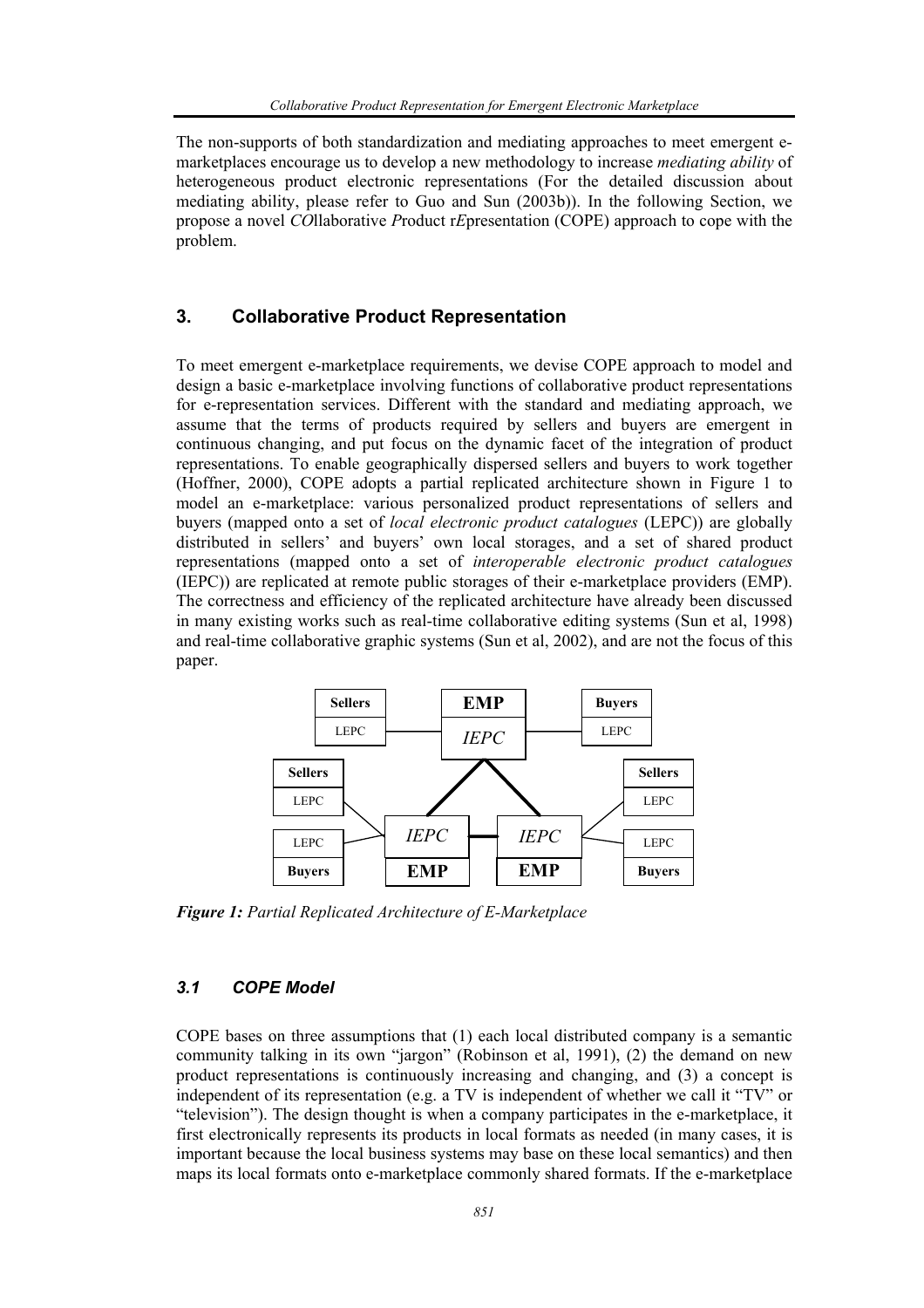providers cannot provide common representations to map local formats, they should realtime create the mappings or provides a means of mapping for local companies.



*Figure 2: COPE Model* 

COPE models the electronic product representation processes as per this simple thought (see the model shown in Figure 2). Sellers or buyers begin the execution process locally to create or edit local product representations against a LEPC (classified local semantic product representations). If a new term is involved, the seller or buyer requests the emarketplace shared term from an IEPC (a global common product representation repository maintained by e-marketplace providers). If the shared term is not available from IEPC, the request is forwarded to a *collaborative standard designer* (CSD) where a group of product domain experts aware it and assign a new common term mapped into the local term request.

## *3.2 Interoperation between LEPCs and IEPCs*

To understand how COPE model works, we first discuss the **interoperation mechanism**. That is, how various local product representations could be represented on a common ground for interoperation. Different with generic ontology theory, COPE introduces a novel concept-based method to express product semantics and regards all product catalogues as sets of tree-alike neutral concept-based product representations. The expectation is to avoid the rigid formality to semantically define each product representation but to provide flexibility and exactness for local semantic representation requirements for evolving in real-time (Guo and Sun 2003a). To start with the discussion, we first briefly describe how to generically represent a product. For the details about the product representations, please directly contact with the authors.

**Product representation** is defined as a nested triple (product concept, product annotation, product structure (attribute concept, attribute annotation, attribute structure (value concept, value annotation, value structure))), simplified as  $P = (PC, PA, PS(AC,$ AA, AS(VC, VA, VS))). A functional relationship P:  $PA \times PS \rightarrow PC$  represents a product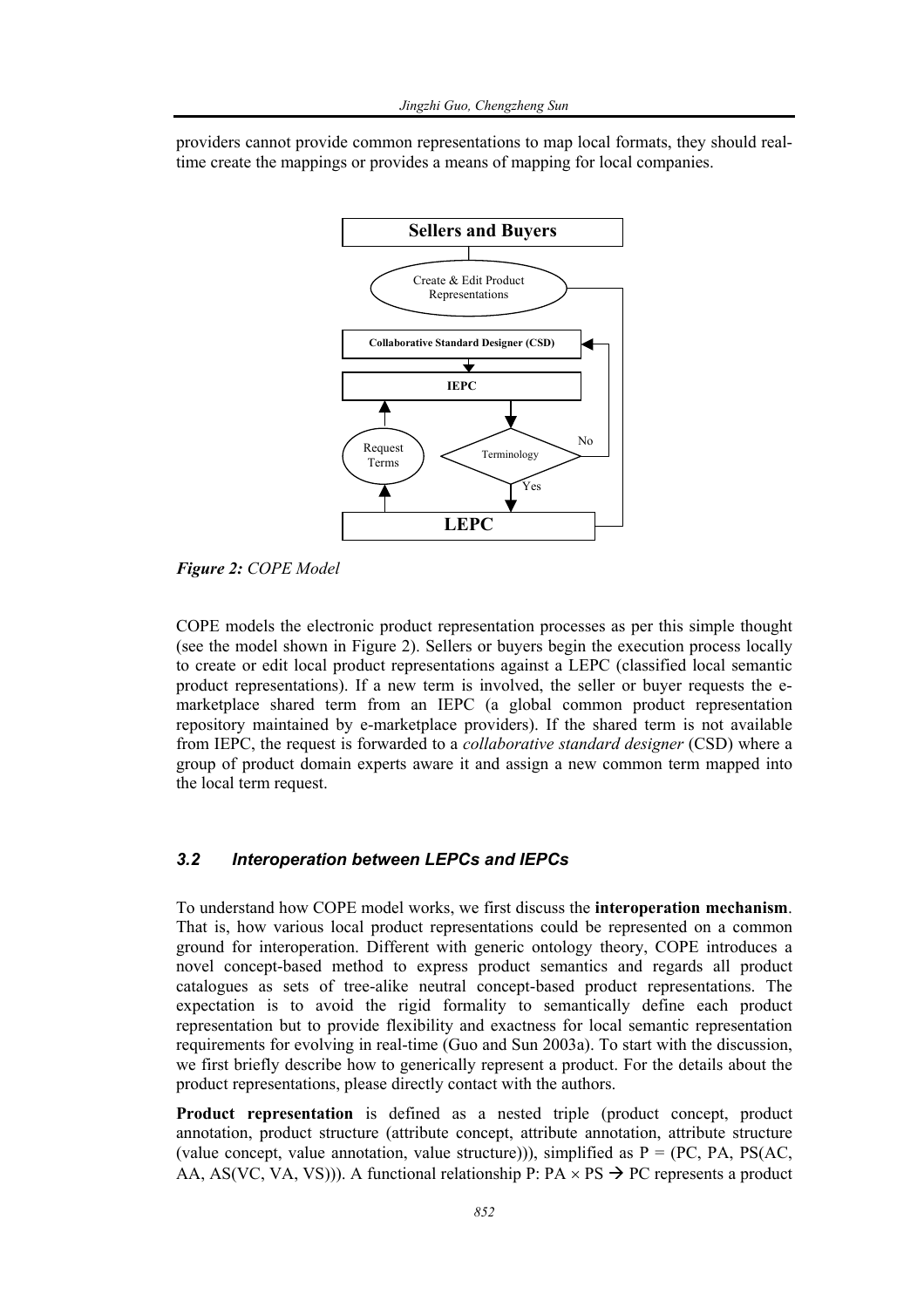representation that explicitly specifies the outer layer of a product representation. In this layer, PC is the concepts of product representations, PA defines the denotations and PS defines connotations of product representations. Specifically, the components of a product representation can be decomposed in the following and illustrated in Figure 3 (b).

- **Product concepts** (PC) are described as a set of vectors and are grouped in a *vector tree* in the form of  $PC_i^k = \{1, 2i, ..., ki\}$  where *k* is the cardinality denoting the tree *level*, ki is the sibling node *position* of k-level under the parent node  $PC_i^k$ <sup>1</sup> = {1, 2i, ..., (k-1)i}, and  $PC_1^1 = \{1\}$  is the root. Please see Figure 3 (a).
- **Product annotations** (PA) are natural language descriptions that describe product concepts to specify the denotation or definition scopes of product concepts.
- A **product structure** (PS) is defined by a collection of *attribute representations A* that specifies the connotation of a product concept.
- **Attribute representations**, located in the middle layer of a product representation, are defined as a triple  $A = (AC, AA, AS)$  where A:  $AA \times AS \rightarrow$ AC. Similar to a product structure, an attribute structure (AS) contains zero to many *value representations V* and specifies the connotation of an attribute concept.
- **Value representations**, the inner layer of a product representation, are defined as a triple V = (VC, VA, VS) where V: VA  $\times$  VS  $\rightarrow$  VC. A value structure (VS), if it cannot be decomposed, is a leaf node of a product tree and is ready to be instantiated as a *value instance* (VI).



*Figure 3: Vector-Based Concept Tree and Product Representation* 

For example, a price attribute of refrigerator "FOB Amsterdam US\$1000/piece" can be represented as a nested triple of  $(1.1.1.1.5, \text{refrigerator}, (1.1.1.1.5-3, \text{price}, (1.1.1.1.5-3-1, \text{etc.}))$ price term, FOB), (1.1.1.1.5-3-2, delivery port, Amsterdam), (1.1.1.1.5-3-3, currency, US\$), (1.1.1.1.5-3-4, integer value, 1000), (1.1.1.1.5-3-5, unit scalar, piece)))). In which 1.1.1.1.5 is transformed from PC $(1,1,1,1,5)$ , "-3" represents the sibling position of the attribute "price" in the second level of the refrigerator tree, and "FOB, Amsterdam, US\$, 1000, piece" are the instantiated leaf value structures of the third level of the refrigerator tree.

A generic product representation is the foundation of COPE model. Based on this construct, a set of **interoperable electronic product catalogues** (IEPCs) can be defined as a set of product catalogues where all possess a common set of product representations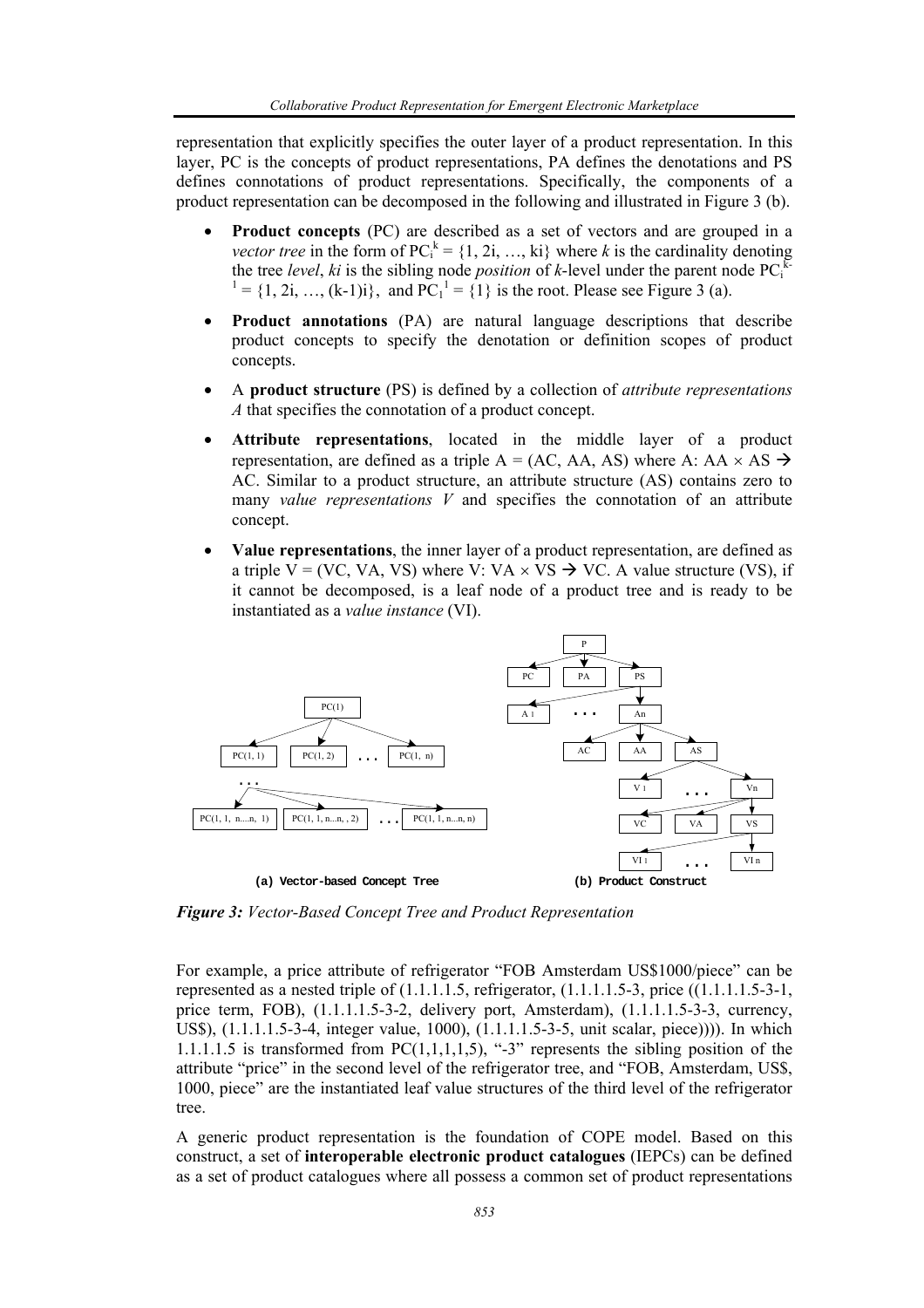that are classified in the vector-based concept tree. In another word, each IEPC represents its product semantics based on the public product concepts by denotations and connotations. In contrast, **local electronic product catalogues** (LEPCs), though they construct similarly like IEPC, adopts their local product representations in semantics and interoperate with each other through a set of replicated IEPCs. An IEPC maintains a complete vector-based concept tree while each LEPC is a subset of IEPC.

In COPE model, *common product representations* are the precondition of interoperation between a set of LEPCs. A common product representation in IEPC can map multiple local product representations. It means that multiple sellers and buyers can apply different semantic product constructs (different annotations and product structures) to a same product concept. This mapping maintains the semantic consistency between various LEPCs if and only if they share the same set of product concepts.

For example, in two LEPCs a price attribute of a refrigerator can be respectively represented as "CIF Hongkong HK\$5000 per piece" and "FOB Amsterdam US\$1000/piece". In IEPC, these two representation are abstracted as " (1.1.1.1.5, refrigerator, (1.1.1.1.5-3, price, ((1.1.1.1.5-3-1, price term, {URL1, URL2}), (1.1.1.1.5-3- 2, delivery port, {URL1, URL2}), (1.1.1.1.5-3-3, currency, {URL1, URL2}), (1.1.1.1.5- 3-4, integer value, {URL1, URL2}), (1.1.1.1.5-3-5, unit scalar, {URL1, URL2})))). This abstraction denotes two equal product concepts. That is, the set of concepts from URL1 and URL2 are semantically the same in that both products have the same product representation concept structures. They are interoperable though the value instances of URL1 and URL2 may be different and need to be compared in transactional time.

*Vector-based product concept tree* is another important interoperation component of COPE model. It has two functions: to provide a classification mechanism of common product representations according to the semantics not the syntax, and to facilitate as a *mediation mechanism* to share common product representations as long as heterogeneously represented products converge their product semantics to the same product concepts.

For example, (1.1.1.1.5, refrigerator), (1.1.1.1.5, fridge) and (1.1.1.1.5, freezer) are all the same. "Refrigerator" can interoperate with "fridge" and "freezer" if they all share the product concept PC(1,1,1,1,5).

# *3.3 Collaborative Interaction between LEPCs and IEPCs*

Besides the interoperation mechanism that COPE model suggests, another main theme of COPE is the collaborative interactions between IEPC and LEPCs. The purpose of providing **collaboration mechanism** is to cope with the emergent heterogeneous electronic product representations and to provide a real-time solution.

A collaboration mechanism is an interaction system for collaborating in the three layers of product representations: product  $(P)$ , attribute  $(A)$  and value  $(V)$  shown in Figure 4. Each interaction cycle involves two operation modes: BROWSE and INSERT or BROWSE and REQUEST at the sides of LEPCs, and ACCEPT, CREATE and PUBLISH at the sides of IEPCs. The BROWSE starts from browsing the common annotations and terminating at insert and request. The INSERT is a process mapping local annotations onto common annotations. The REQUEST is a process submitting the requirements of creating the new product terms. The ACCEPT and CREATE operate at IEPCs where a group of new term developers check the emergent requirements and create new terms for PUBLISH. The order of collaborative interactions are specified in the way of product  $\rightarrow$ attribute  $\rightarrow$  value and cannot be reversed, because any lower level concepts are contained in the upper level of concepts.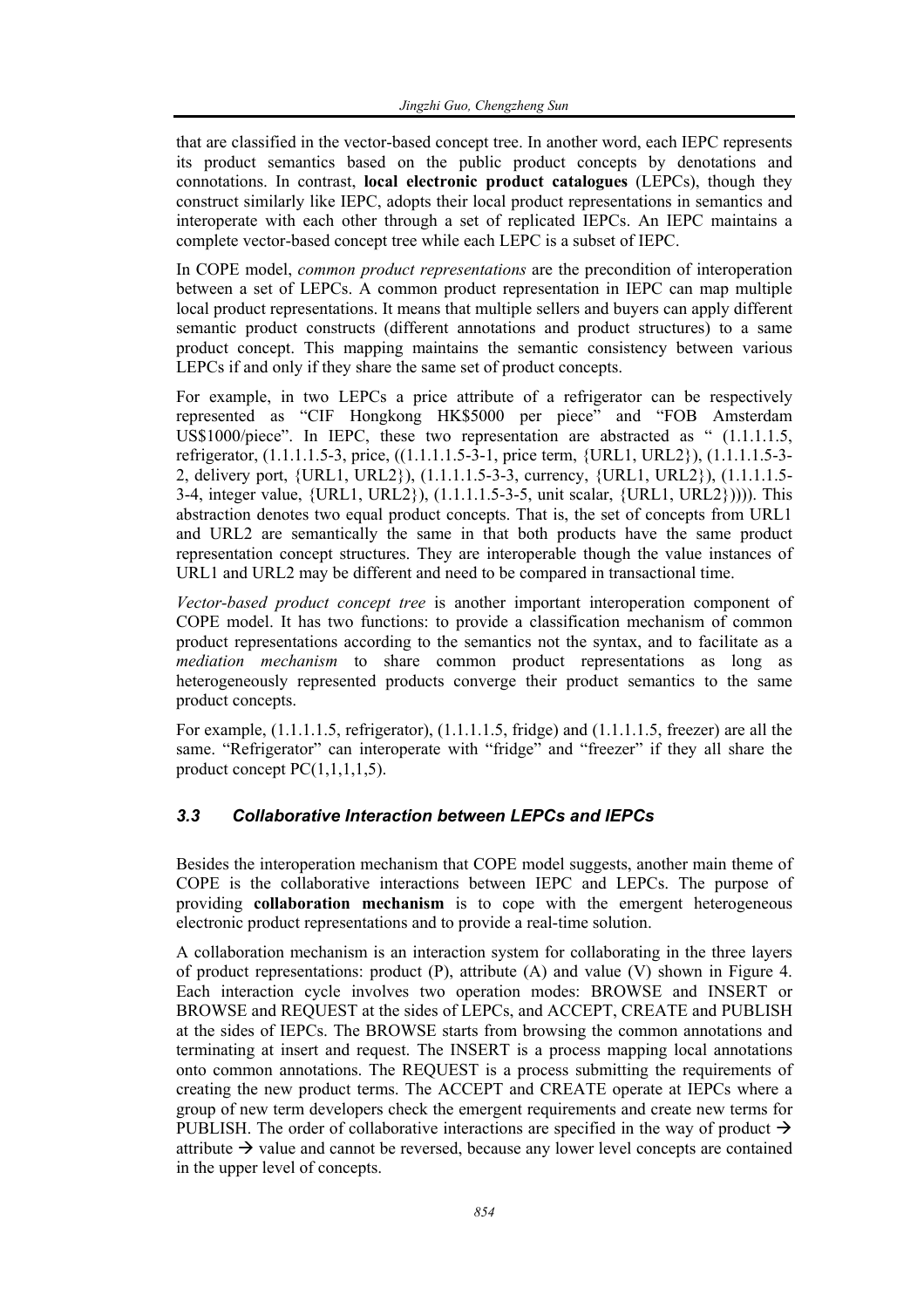

*Figure 4: Interactions of IEPCs and LEPCs* 

One outcome of collaborative interactions is there are a number of local annotations that sellers and buyers desire to maintain in IEPCs for whatever reasons. COPE preserves all these local annotations in an appositional list structure of IEPC. For instance, when a French seller wants to include its "réfrigérateur" in the Section 3.2' s example, the IEPC adds it as appositional annotations of concepts in IEPCs. Figure 5 illustrates the IEPC merging effects in the form of *node*(concept, annotations{1, …, n}, lower level structure) according to the vector-based product concepts. The merged result of the above example is "(1.1.1.1.5, {refrigerator, fridge, freezer, réfrigérateur}, (1.1.1.1.5-3, {price, prix},  $(1.1.1.1.5-3-5, \text{unit scalar}, \{URL_1, URL_2, URL_3\}))$ ".



*Figure 5: Merging of LEPCs into IEPC* 

## *3.4 COPE Implementation*

Product representations may be blank in the initial time in a catalogue and are evolving in run-time. The suggested implementation of IEPC and LEPC include a *Product Constructor* (PCT), a *Representation Repository* (RRS) and a *Collaborative Representation Editor* (Reditor). The differences are:

- LEPC has a *Value Editor* (Veditor) to dynamically edit attribute values for realtime publishing.
- LEPC contains a *New Term Requester* (NTR) while IEPC has a correspondent *New Term Processor* (NTP) to contingently process the requests.
- In IEPC, a *Reditor* functions either to create terms directly or to collaboratively create new terms (function of CSD shown in Figure 2) while in LEPC a *Reditor* is to edit localized product representations.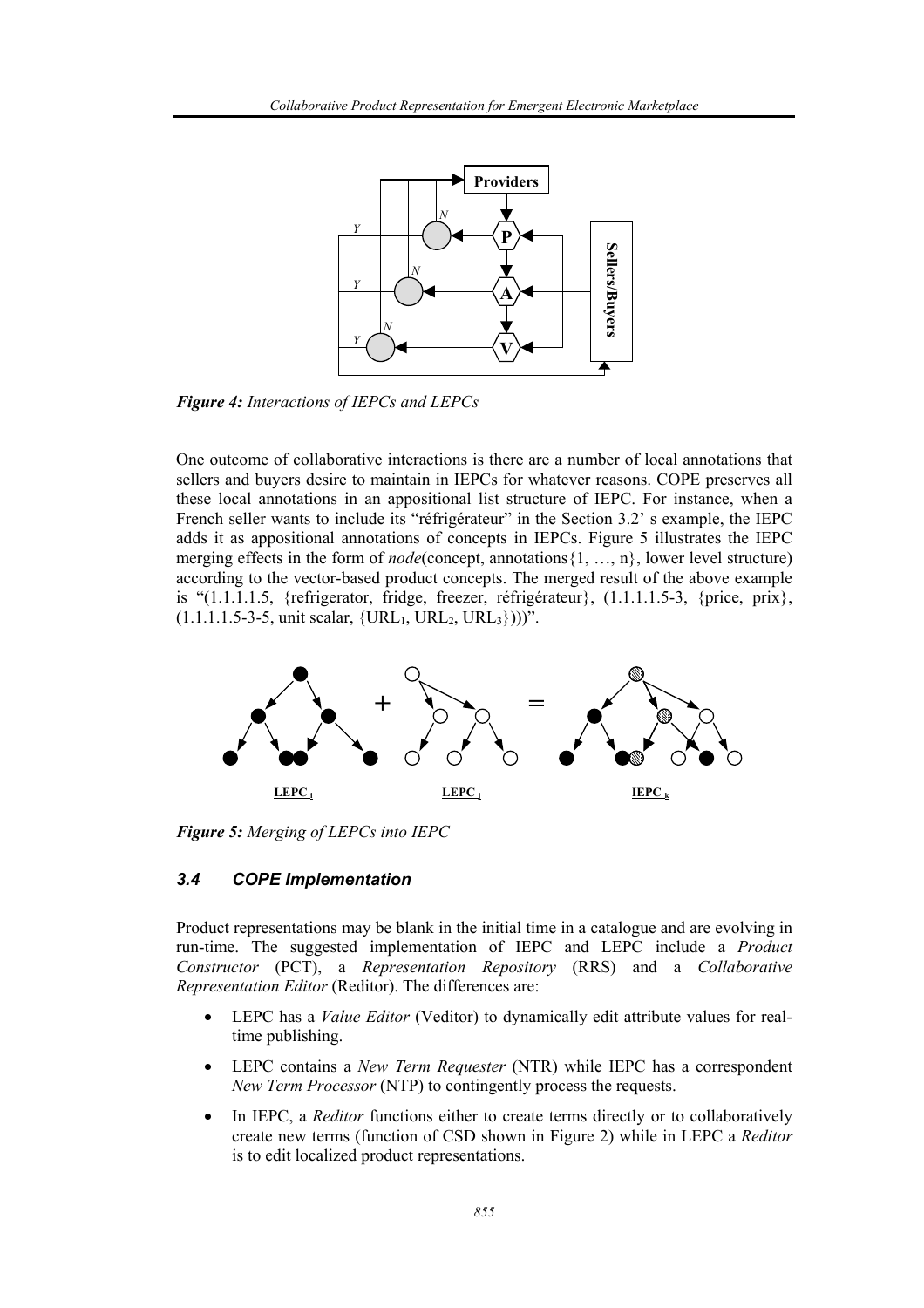- IEPC includes a *Vector Tree Constructor* (VCT).
- IEPC includes a *Replicator* (RPL) to replicate product data between multiple IEPCs.



*Figure 6: Electronic Product Catalogue Systems* 

The overall electronic product catalogue systems are illustrated in Figure 6. The catalogue system evolves while sellers/buyers and domain experts separately or collaboratively create new product representations through Reditors.

# **4. Conclusion**

This paper has contributed a new collaborative approach to represent the emergent product representations based on the calculable and evolvable product concepts. Different from current standard and mediating approaches, COPE has focused on the dynamic facets of flexibility, exactness and evolvability of product representations. These are achieved in our approach by constructing a novel evolvable and calculable vector concept tree, denoting products in a well-defined product representation construct, and binding representations with concepts on product catalogue systems. COPE approach signals a new path to the real-time product representations opposed to the traditional in-house ontology design.

COPE has solved three challenging problems. First, it has provided the exact mapping of product semantics between LEPCs through IEPCs. If different local semantics all commit to the same concepts, they are exactly same and interoperable. The public annotations in IEPCs are the concept commitment mechanism and transparently implemented. Second, it has provided the flexibility to define local product representations. Unlike traditional ontologies that are formally or rigidly defined, representations in COPE are not required to commit the formal representation definitions. COPE allows LEPC designers to partially design their product representations in their local semantic expressions as long as the semantics converge to the public concepts of IEPCs. This flexibility has solved the issues of localization and personalization. Third, it has provided the catalogue evolving ability through the internal vector-based concept tree and the collaboration to meet the emergent requirements. The created new terms are transparently mapped onto the machine-readable product concepts. The evolution can be traced by the concepts themselves. For example, if a "portable refrigerator" is evolved in the sequence of "52: domestic appliances and supplies and consumer electronic products  $\rightarrow$  14: domestic appliances  $\rightarrow$  15: domestic kitchen appliances  $\rightarrow$  1: domestic refrigerator  $\rightarrow$  3: portable refrigerator", the product concept is  $PC(1, 52, 14, 15, 1, 3)$ . Any of its higher-level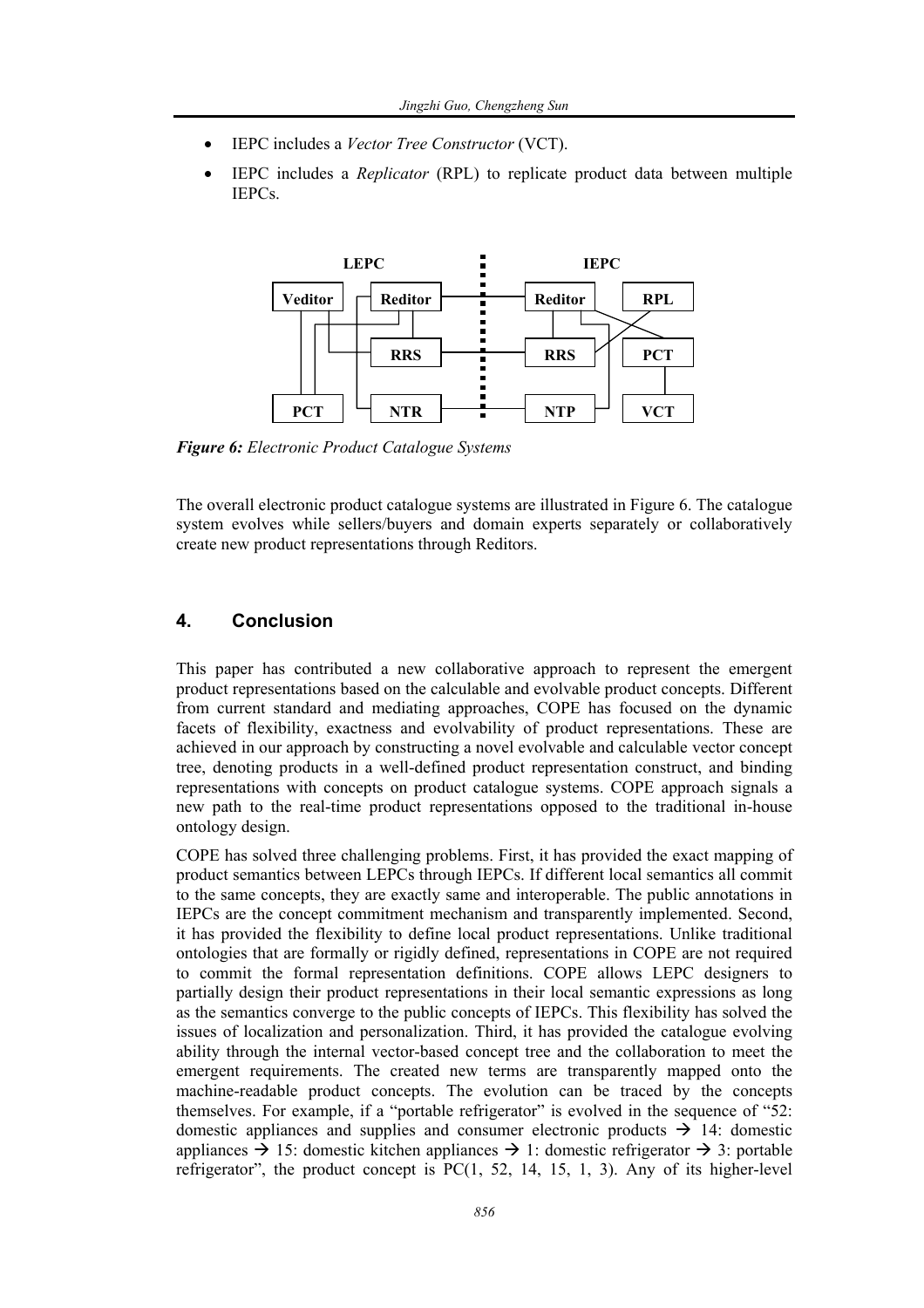concepts can be immediately converted back to a sequence of natural language annotations. The benefit of this "gene-alike" evolvability is whenever a local product representation commits to a public concept by collaborative interactions with IEPCs, it is immediately usable and interoperable within the global systems domain.

There is still an unsolved problem in COPE. If the merging of LEPCs into IEPCs involves a large number of new term requests, the collaborative domain experts will be kept busy. In such circumstance, the collaboration group may be unable to handle the mass requests. Therefore, certain collaborative aid tools must be further investigated to help process the collaborative new term creation. At the current research status, we assume that, prior to any commercial release, a designed IEPC needs to be almost complete to contain the most of the public concepts for a certain product domain. This will mitigate the tension of the unexpected large volume of requests. Before the collaborative aid tools are developed, a better strategy is to apply this approach for small and medium sized enterprises that own their LEPCs with simpler structured product representations and more stable attribute and value structures.

To accommodate the further investigation of collaborative representation issues and to enhance the COPE model, we plan our future works in the following. (1) To develop a prototype of COPE containing a very small yet complete IEPC to observe the correctness of the merging process of LEPCs and to check the bearable frequency of the new term requests against a given number of domain experts. (2) To represent the semantic contexts of LEPCs, which are in the formats of relational table records, XML files or adhoc web pages. The semantic context representations will allow local semantics to be compared against global semantic contextual representations.

The concept-proof prototype of COPE is expected to apply to B2B e-marketplace for directly plugging into the existing applications of enterprise resource planning and supply chain management. It can also be independent front-end product catalogue systems for various small and medium enterprises to extend their business to the global e-marketplace.

## **Acknowledgement**

We thank the anonymous reviewers for their insightful comments, which were invaluable for improving the presentation of this work.

## **References**

- Arpinar, S., and A. Dogac (2000) 'Provision of Market Services for eCo Compliant Electronic Marketplaces', *ACM SIGMOD Record* 29(3):24-30.
- Bakos, Y. (1998) 'The Emerging Role of Electronic Marketplaces on the Internet', *Communications of the ACM* 41(8): 35-42.
- Chen, S., and C. Yeh (2002) 'On the Emergent Properties of Artificial Stock Markets: the Efficient Market Hypothesis and the Rational Expectations Hypothesis', *Journal of Economic Behavior & Organization* 49:217-239.
- Damsgaad, J., and D. Truex (2000) 'Binary Trading Relations and the Limits of EDI Standards: The Procrustean Bed of Standards', *European Journal of Information Systems* 9(3):173-188.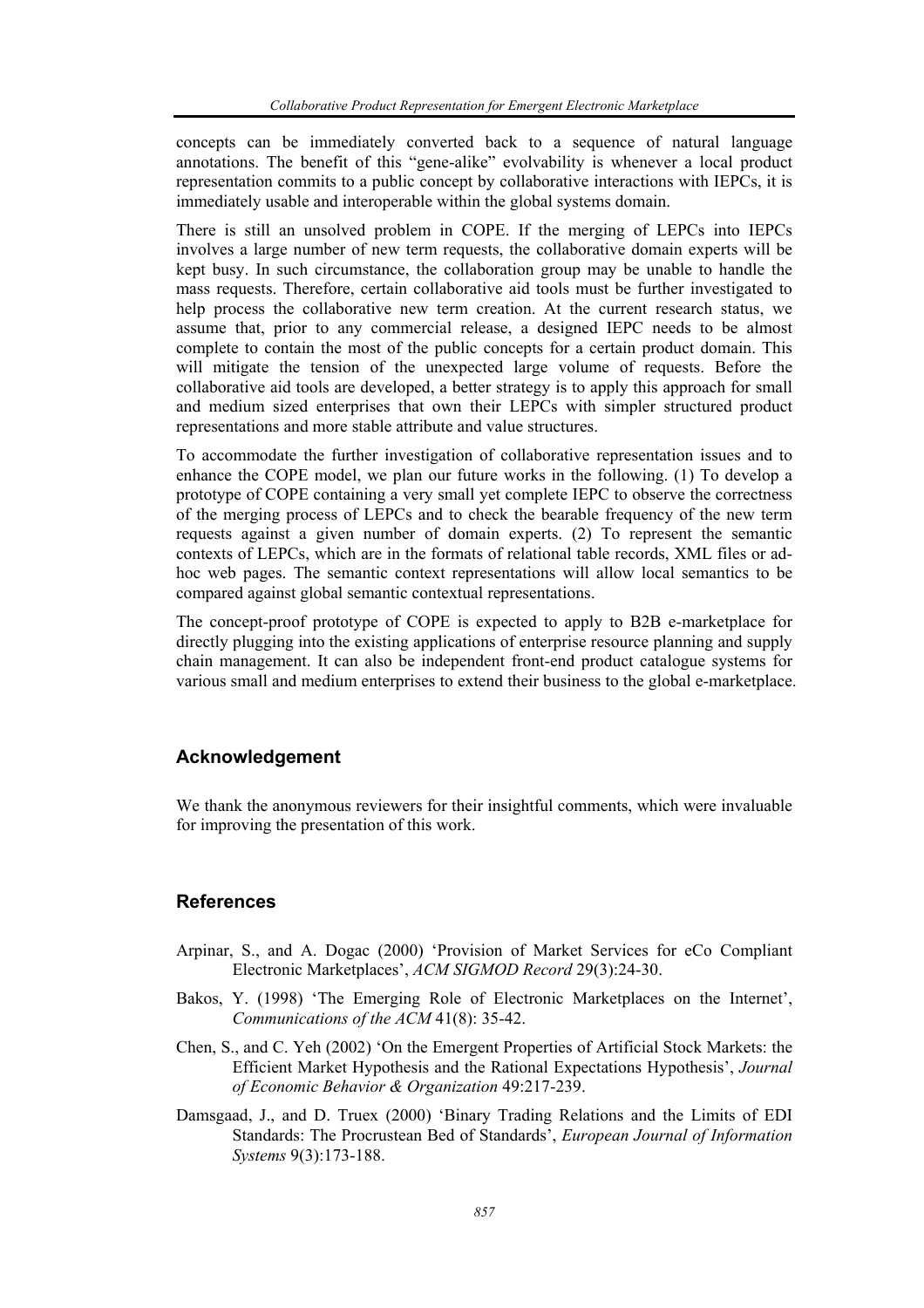- Dogac, A. and I. Cingil (2001) 'A Survey and Comparison of Business-to-Business E-Commerce Frameworks', *ACM SIGecom Exchanges* 2(2):14-25.
- Dogac, A., Tambag, Y., Pembecioglu, P., Pektas, S., Laleci, G. B., Kurt, G., Toprak, S., and Y. Kabak (2002) 'An ebXML Infrastructure Implementation through UDDI Registries and RosettaNet PIPs', Proceedings of the 2002 *ACM SIGMOD International Conference on Management of* Data: 512-523, Madison, Wisconsin, USA.
- Fensel, D., Ding, Y., Omelayenko B., Shulten E., Botquin, G., Brown, M. and Flett, A. (2001) 'Product Data Integration in B2B E-Commerce', *IEEE Intelligent Systems* 16(4): 54-59.
- Fomin, V., and T. Keil (2000) 'Standardization: Bridging the Gap between Economic and Social Theory', *AIS ICIS 2000*, Brisbane, Australia, 1-3 December.
- Ginsburg, M., Gebauer, J. and A. Segev (1999) 'Multi-Vendor Electronic Catalogs to Support Procurement: Current Practice and Future Directions', *12th Int'l Bled Electronic Commerce Conference*, Bled, Slovenia, 7-9 June.
- Guo, J. and C. Sun (2003a) 'Concept Exchange: Constructing Interoperable Electronic Product Catalogues in an Emergent Environment', *IEEE Conference on Electronic Commerce*, Newport Beach, CA, USA, 24-27 June.
- Guo, J. and C. Sun (2003b) 'Measurement Models for Survivability and Competitiveness of Very Large E-Marketplace', *The 3rd Int'l Conf. of Computational Science (ICCS 2003)*, St. Petersburg, Russian Federation, 2-4 June.
- Hoffner, Y., Facciorusso, C., Field, S., and A. Schade (2000) 'Distribution Issues in the Design and Implementation of a Virtual Market Place', *Computer Networks* 32:717-730.
- Jung, Y., and Lee, A. (2000) 'Design of a Social Interaction Environment for Electronic Marketplaces', in *Proceedings of ACM DIS'00*: 129-136, Brooklyn, New York, USA.
- Keller, A. M. and Genesereth, M. R. (1996) 'Multivendor Catalogues: Smart Catalogues and Virtual Catalogues', *EDI Forum: Journal of Electronic Commerce* 9(3): 87- 93.
- Kim, W., Kerschberg, L., and A. Scime (2002) 'Learning for Automatic Personalization in a Semantic Taxonomy-based Meta-Search Agent', *Electronic Commerce Research and Applications* 1 (2):150-173.
- Liu, D., Lin, Y., Chen, C. and Y. Huang (2001) "Deployment of personalized ecatalogues: An agent-based framework integrated with XML metadata and user models', *Journal of network and Computer Applications* 24: 201-228.
- Maidantchik, C., Montoni, M., and G. Santos (2002) 'Learning Organizational Knowledge: An Evolutionary Proposal for Requirements Engineering', in *Proceeding of ACM SEKE'02*: 151-157, Ischia, Italy.
- Melnik, S. and S. Decker (2000) 'A Layered Approach to Information Modeling and Interoperability on the Web', *ECDL-2000*, Lisbon, Portugal, 21 September.
- Ngwenyama, O. K. (1998) 'Groupware, social action and organizational emergence: on the process dynamics of computer mediated distributed work', *Accounting, Management and Information Technology* 8: 127-146.
- Omelayenko, B. (2002a) 'Ontology-Mediated Business Integration', In: *Proceedings of the 13-th EKAW 2002 Conference*: 264-269, Siguenza, Spain.